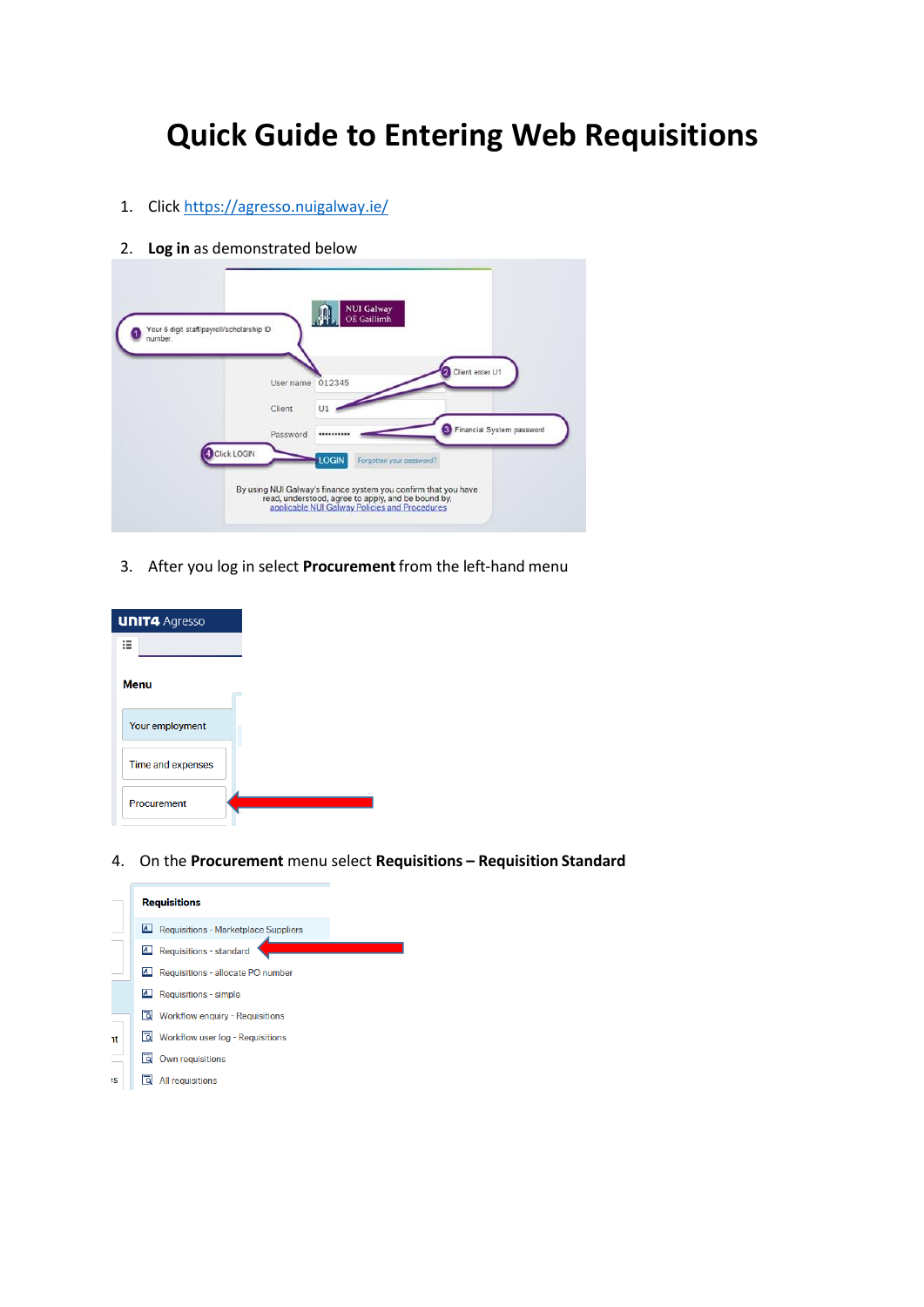5. Under **Requisition Entry** complete the fields for the various sections as outlined below

|                                  | Requisition entry Product explorer |                                                                                                                                                                                                                                                                                                                                                                                                                                                                                 | <b>Marketplace Suppliers</b>                        |                                                         |
|----------------------------------|------------------------------------|---------------------------------------------------------------------------------------------------------------------------------------------------------------------------------------------------------------------------------------------------------------------------------------------------------------------------------------------------------------------------------------------------------------------------------------------------------------------------------|-----------------------------------------------------|---------------------------------------------------------|
| <b>Requisition</b>               |                                    |                                                                                                                                                                                                                                                                                                                                                                                                                                                                                 | Default supplier & contract                         | <b>Delivery contact</b>                                 |
| * Requisitioner<br>Joe Bloggs    |                                    | $\frac{1}{2} \left( \frac{1}{2} \right) \left( \frac{1}{2} \right) \left( \frac{1}{2} \right) \left( \frac{1}{2} \right) \left( \frac{1}{2} \right) \left( \frac{1}{2} \right) \left( \frac{1}{2} \right) \left( \frac{1}{2} \right) \left( \frac{1}{2} \right) \left( \frac{1}{2} \right) \left( \frac{1}{2} \right) \left( \frac{1}{2} \right) \left( \frac{1}{2} \right) \left( \frac{1}{2} \right) \left( \frac{1}{2} \right) \left( \frac{1}{2} \right) \left( \frac$<br>買 | * Supplier<br>* Fixed supplier<br>$\checkmark$<br>5 | Contact<br>$\overline{\phantom{a}}$<br>Delivery address |
| * Status<br>Active               |                                    | $\overline{\phantom{a}}$                                                                                                                                                                                                                                                                                                                                                                                                                                                        | <b>Default GL analysis</b>                          | $\overline{a}$<br>E                                     |
| Period                           |                                    | 201710                                                                                                                                                                                                                                                                                                                                                                                                                                                                          | Contract<br>m,                                      |                                                         |
| External reference               |                                    |                                                                                                                                                                                                                                                                                                                                                                                                                                                                                 |                                                     |                                                         |
| * Procurement Process Undertaken |                                    | $\overline{\phantom{a}}$                                                                                                                                                                                                                                                                                                                                                                                                                                                        |                                                     |                                                         |

#### **Requisition**

**Requisitioner, Status** and **Period** fields will be pre-populated.

**Procurement Process Undertaken – this field was added on April 1<sup>st</sup> 2019.** For assistance on the appropriate option to choose from the dropdown please click <http://www.nuigalway.ie/procurement-contracts/stepbystepguide/betterbuying/>

#### **Default supplier & contract**

**Supplier\* –** enter the supplier name or ID

#### **Delivery contact**

**Contact & Delivery Address** will be pre-populated. You can type a different address into **Delivery Address**if you wish.

| <b>Requisition details</b> |  |  |         |                    |                    |                    |                          |                             |                 |                    |       |              |        |               |  |
|----------------------------|--|--|---------|--------------------|--------------------|--------------------|--------------------------|-----------------------------|-----------------|--------------------|-------|--------------|--------|---------------|--|
|                            |  |  | Product | <b>Description</b> | Unit               | Supplier           | Responsible              | Delivery date               | <b>Quantity</b> | Currency           | Price | Curr, amount | Amount | <b>Status</b> |  |
|                            |  |  |         |                    | EA<br><b>COLLA</b> | 111989<br>CODEVITO | $\overline{\phantom{a}}$ | $\overline{2}$<br>3/29/2019 | 1.00            | <b>EUR</b><br>Eiro | 0.00  | 0.00         | 0.00 N |               |  |

- 6. Under **Requisition details** complete the fields as below
- **Product –** enter the product name or ID

**Description –** will populate after you have Product entered. You can type over the text if you wish.

**Supplier –** will have been populated from the earlier step under **Default supplier & contract** 

- **Quantity –** enter the quantity
- **Price –** enter the unit price (not including VAT)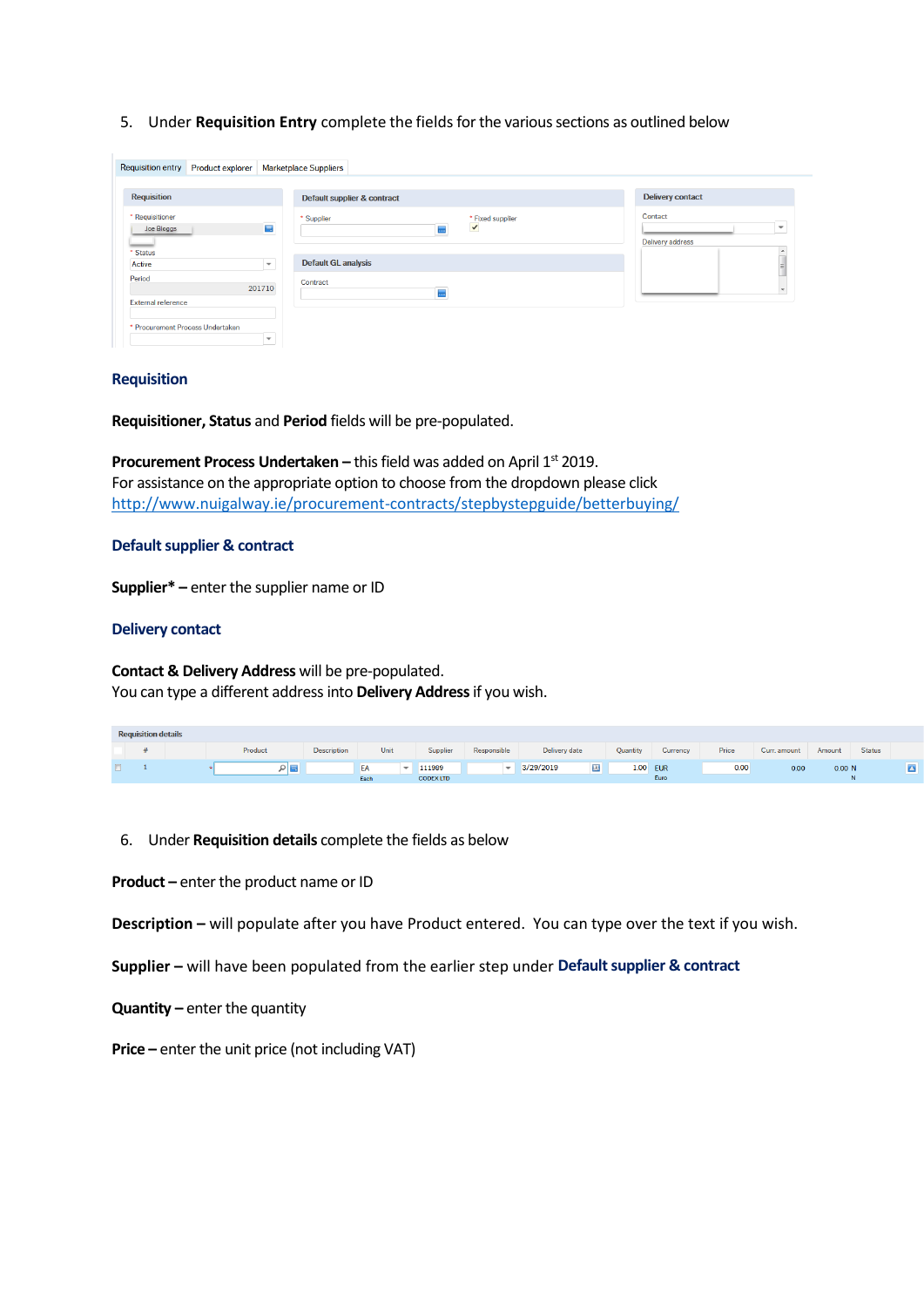7. In the **Product Text** field, you can enter useful detail for your order, e.g. Quotation number**.** 

| <b>Report Fig. 2</b> |  |
|----------------------|--|
|                      |  |
|                      |  |
|                      |  |
|                      |  |

## 8. Under **GL Analysis** complete the fields as below

| ☆ GL Analysis |                       |        |          |               |                     |            |        |   |  |  |  |  |
|---------------|-----------------------|--------|----------|---------------|---------------------|------------|--------|---|--|--|--|--|
|               | Account               | Subacc | Falocate | <b>Budacc</b> | Tax code            | Percentage | Amount |   |  |  |  |  |
|               | -<br>4055             |        |          |               |                     | 100.00     | 0.00   | - |  |  |  |  |
|               | OTHER EQUIPMENT (ISA) |        |          |               | Purchases VAT at 9% |            |        |   |  |  |  |  |
|               |                       |        |          |               |                     | 100.00     | 0.00   |   |  |  |  |  |

**Account –** will be prepopulated based on the product you entered. Don't change the content of the field.

**Subacc** – enter the subaccount (cost centre) to be charged for the requisition.

Tax Code – enter the tax code (VAT Code) to be used. For information on VAT codes [click this link](https://www.nuigalway.ie/financial-accounting/taxation/vat/)

## **9. Attaching documentation to a requisition**

For procurement purposes, you will need to attach one or more documents to your requisition(s). [Click this link](http://www.nuigalway.ie/media/informationsolutionsservices/files/agressofiles/Document-Upload-to-Requisitions.pdf) for information on how to attach documents.

## **Notes**

\* If the supplier you wish to purchase goods from is not available on Agresso you will need complete a [Supplier](http://www.nuigalway.ie/media/procurementandcontracts/20180906-New-Supplier-Setup-Form-V19-Sept-18.docx) set up form.

\*\* Please familiarise yourself with the [University Procurement guidelines.](http://www.nuigalway.ie/procurement-contracts/stepbystepguide)